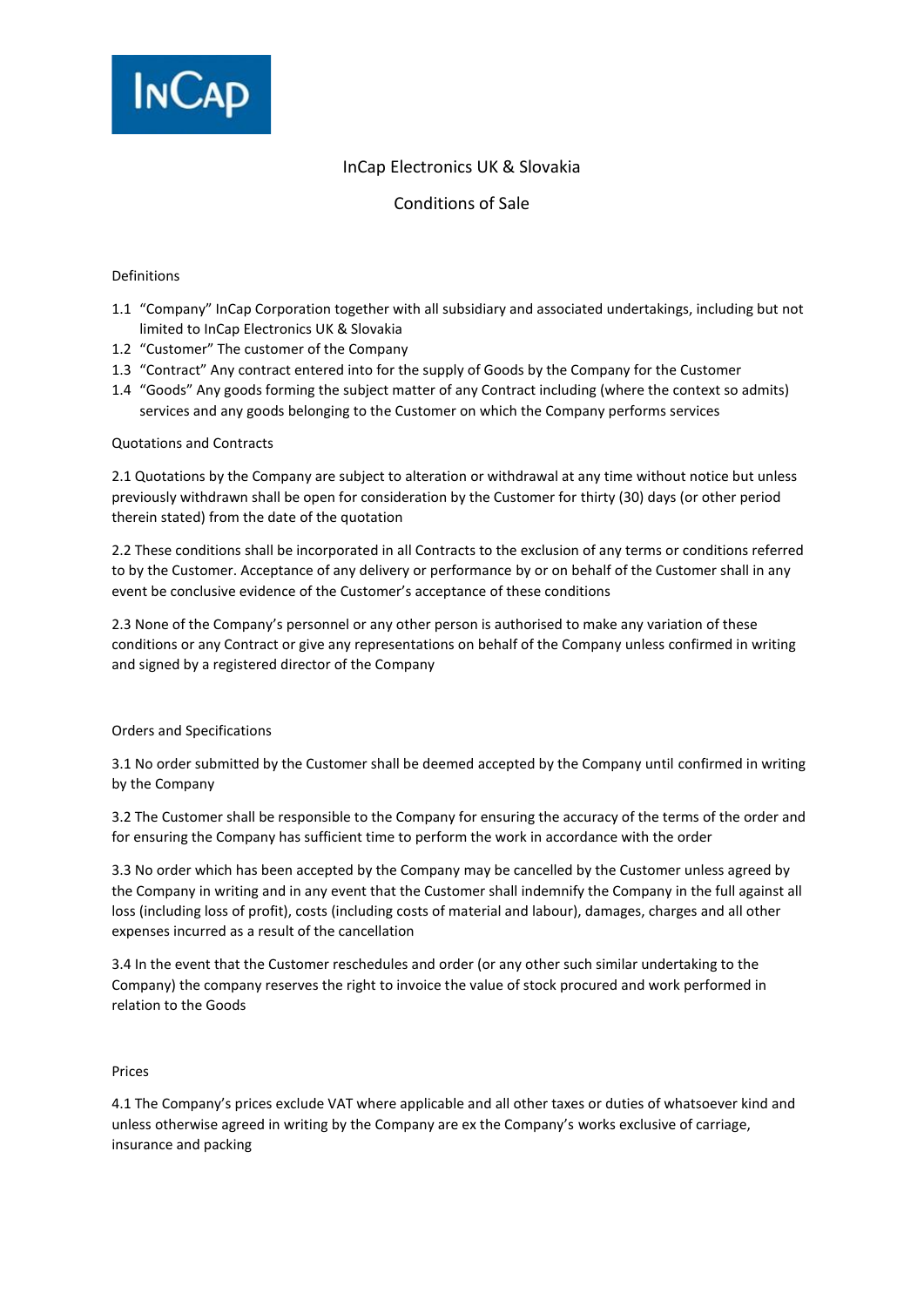

4.2 The Company's prices may be varied at any time, at the Company's discretion, for any increases in costs incurred by the Company after the date on which they were quoted, from fluctuations (including currency variations) in the cost of materials, equipment, labour, transport or utilities arising from whatever cause, any alterations in specifications or quantities or production, delivery or performance schedules or any suspension of work requested by the Customer, or any delay in the supply by or on behalf of the Customer of any instructions, data or materials (including "free issue" items) or any inaccuracy, insufficiency or defect in them

# Payment

5.1 All amounts due to the Company, unless otherwise agreed in writing, shall be payable not later than 30 days following the date of invoice without any discount, set-off or other deduction whatsoever

5.2 In addition to any other rights of the Company, if the invoice is not paid in full when due (i) interest shall be payable on any overdue amount from the date on which payment was due to that in which it is made (whether before or after judgement) on a daily basis at the rate of six (6) per cent over the LIBOR, compounded monthly, (ii) all other invoices, whether or not they are due for payment, shall become immediately due and payable, and (iii) the Company reserves the right to apply amounts received first in settlement of any interest on overdue debts then on debts due beginning with the oldest. The Customer shall also pay all legal and other costs incurred by the Company in recovering any amounts owing from the Customer and any Goods in which title has been retained by the Company and such costs shall be due for payment immediately on invoice

5.3 The Company shall have the right at its discretion and without being required to give any reason, notwithstanding any agreement or arrangement with the Customer or any contract which the Customer may have with a third party, without liability to the Customer, at any time, to exercise any one or more of the following rights, namely (i) withdraw or limit the amount of any credit granted to the Customer, (ii) to require the price of any Goods to be paid in a manner satisfactory to the Company and (iii) to refrain from delivering the Goods until the price has been so paid

# Delivery, Risk and Performance

6.1 Unless otherwise agreed in writing by the Company Goods shall be delivered and risk in them shall pass to the Customer when they are made available to the Customer at the Company's works or other delivery point agreed in writing by the Company

6.2 The Company will make reasonable efforts to meet any dates or times of delivery, performance or availability requested by the Customer and, at its discretion, where it identifies any inability or failure to satisfy such a request, to inform the Customer accordingly, but the Company shall not be liable for any loss, damage or expense arising from any delay or failure in delivery or performance from any cause whatsoever nor shall any such delay or failure entitle the Customer to refuse to accept any delivery or repudiate any Contract

6.3 If the Customer fails to take delivery of any Goods when tendered or to provide adequate delivery instructions or to collect them when notified they are ready for collection the Company, at its discretion, may exercise any or all of the following rights, namely (i) to store the Goods at the risk of the Customer, (ii) to require the Customer to pay all storage, transportation, handling or other charges (including expenses in connection with the delay or detention of vehicles) incurred by the Company as a result of such failure and (iii) to require the Customer to pay for the Goods as though delivery has taken place

6.4 The Company may deliver the Goods by instalments each of which shall be deemed to the subject of a separate Contract, and unless otherwise agreed in writing, no failure by the Company in any one or more instalments shall entitle the Customer to repudiate any Contract for Goods previously delivered or to refuse to accept any undelivered Goods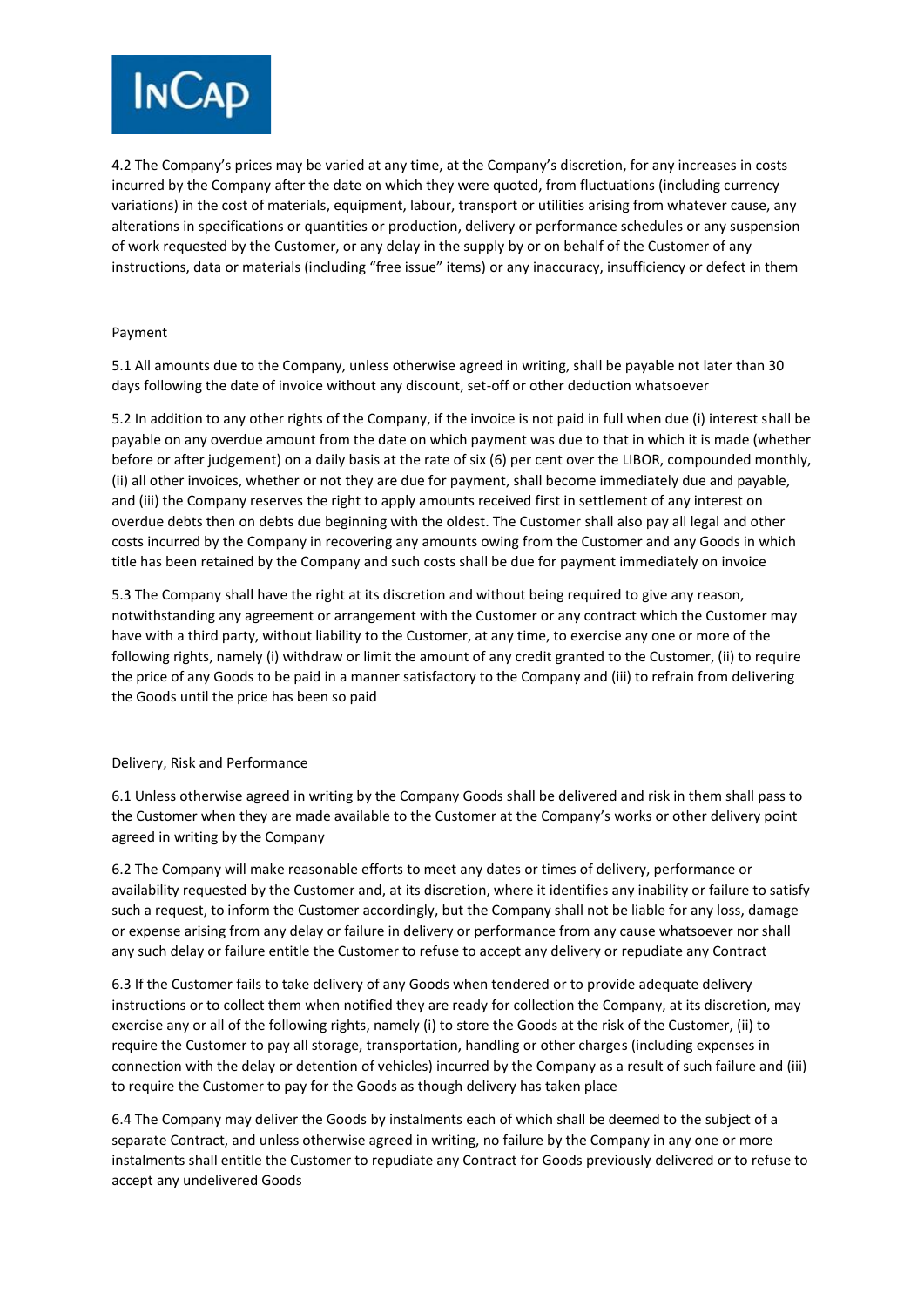

# Title

7.1 Whether or not risk in the Goods has passed to the Customer, title in the Goods shall remain in the Company until the Company has received payment in full of the price of Goods and for all other goods or services supplies supplied by the Company to the Customer

7.2 Until title passes:

7.2:1 the Customer shall hold the Goods as bailee for the Company and ensure that they are at all times clearly identified as the property of the Company;

7.2:2 the Company shall be entitled at any time on demand to:

7.2:2:1 repossess and sell all or any of the Goods and thereby terminate (without any liability to the Customer) the Customer's right to use or sell them; and

7.2:2:2 enter any premises where the Goods are located for the purpose of inspecting or repossessing them

7.3 The Company shall, without prejudice to any other remedy, be entitled to maintain an action for the price of the Goods although title in them has not passed to the Customer

7.4 The Company transfers to the Customer only such title and rights of use as the Company has in any Goods and in the case of material provided by any third party shall transfer only such title and rights as that party had and has transferred to the Company. In particular the supply of any Goods does not imply freedom from patent or other third-party intellectual property rights relating to the Goods or their use in particular applications

# Missing, Lost or Damaged Goods

8.1 If on delivery any Goods are missing, lost or damaged the Company will at its own expense make good the discrepancy within a reasonable period by replacing the Goods concerned at the original point of delivery or in its discretion, the repair, or, at its sole option, allowing credit for their invoice value

8.2 The Company shall have no obligation or liability beyond that noted in clause 7.1 in respect of any such discrepancy and in any event not unless the Customer has given written notice of the claim:

8.2:1 In the case of missing or damaged Goods to the Company (otherwise than on the carrier's documents) within 3 working days of receipt, and to the carrier in accordance with the carrier's claims procedure;

8.2:2 In the case of loss of a whole consignment, to the Company within 7 days from the date of the invoice; or

8.2:3 In the case of any damage which could not reasonably be detected on inspection immediately on the discrepancy becoming apparent and in any event within 1 month from the date of the invoice

# Warranty

9.1 The Company endeavours to secure high standards of materials, workmanship and design and accordingly will, at its own expense, within a reasonable period, make good by replacing at the original point of delivery, or in its sole discretion, repairing, or at its sole option, allowing credit for the invoice value of any Goods in which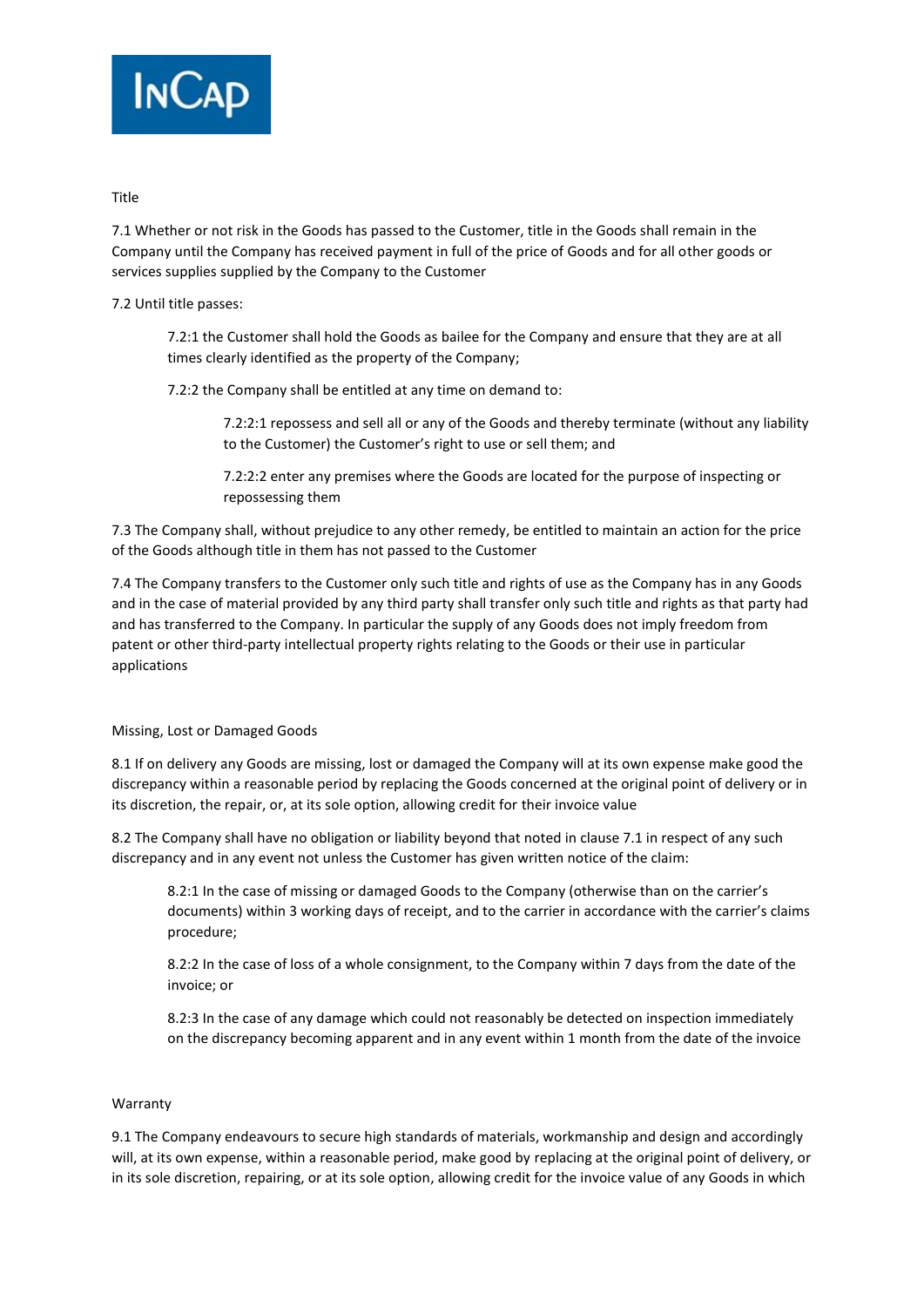

any defect of materials or workmanship is shown to have existed at the time of despatch by the Company provided that the Customer has given the Company written notice of the defect immediately upon its becoming apparent and in any event within 6 months from receipt of the Goods

9.2 The Company accepts no liability, express or implied, for any design or design related issues

9.3 Except as expressly provided in these conditions the Company accepts no liability, express or implied, for any life or wear of any Goods or their quality or suitability for any particular purpose or use under specific conditions (whether or not known to the Company) and it is the sole responsibility of the Customer to ensure that the Goods will meets its requirements

9.4 The Company shall only have liability for defects arising from incorrect assembly or test against an agreed build and will carry no liability for:

9.4:1 Any Goods which have been improperly installed, used, maintained, serviced, adjusted or stored or have suffered any excessive wear, overloading or accident;

9.4:2 Any proprietary parts or fittings and if any item which is not of the Company's manufacture is alleged to be defective, the Company's liability shall be limited to assigning to the Customer (so far as it is able to do so) without any warranty given by the manufacturer of that item;

9.4:3 Any Goods whose serial number or other identification mark or plate has been removed, defaced or tampered with;

9.4:4 Any Goods supplied or serviced as used or reconditioned goods except as expressly agreed in writing by the Company;

9.4:5 Any costs (including labour) of removing any Goods forming the subject of any claim which has been accepted by the Company or the refitting of any repaired or replacement items or the transportation to the Customer of any replacement parts;

9.4:6 Any discrepancy which results from any design, specification, advice, information, details or materials (including "free-issue" items) supplied by or on behalf of the Customer;

9.4:7 Any defect in any replacement Goods or re-performed services which appears after the warranty period applicable to the original Goods has expired; or

9.4:8 Any consumable parts or items.

### Claims

10.1 The Company shall have no liability in respect of any claim by the Customer under these conditions unless:

10.1:1 The Customer has afforded the Company reasonable opportunity and facilities for the investigation of any claim and the making good of any discrepancy and complied with any request by the Company for evidence of or reports relating to any defect, and, if the Company so requests, the collection or return of any Goods (but no Goods may be retuned without the Company's prior written authorisation); and

10.1:2 The opportunity for the Company to investigate any claim is given (in the case of any discrepancy which is reasonably apparent on inspection) within not less than three (3) days from the date on which notice of claim is given and in any event before the Goods are used or re-sold.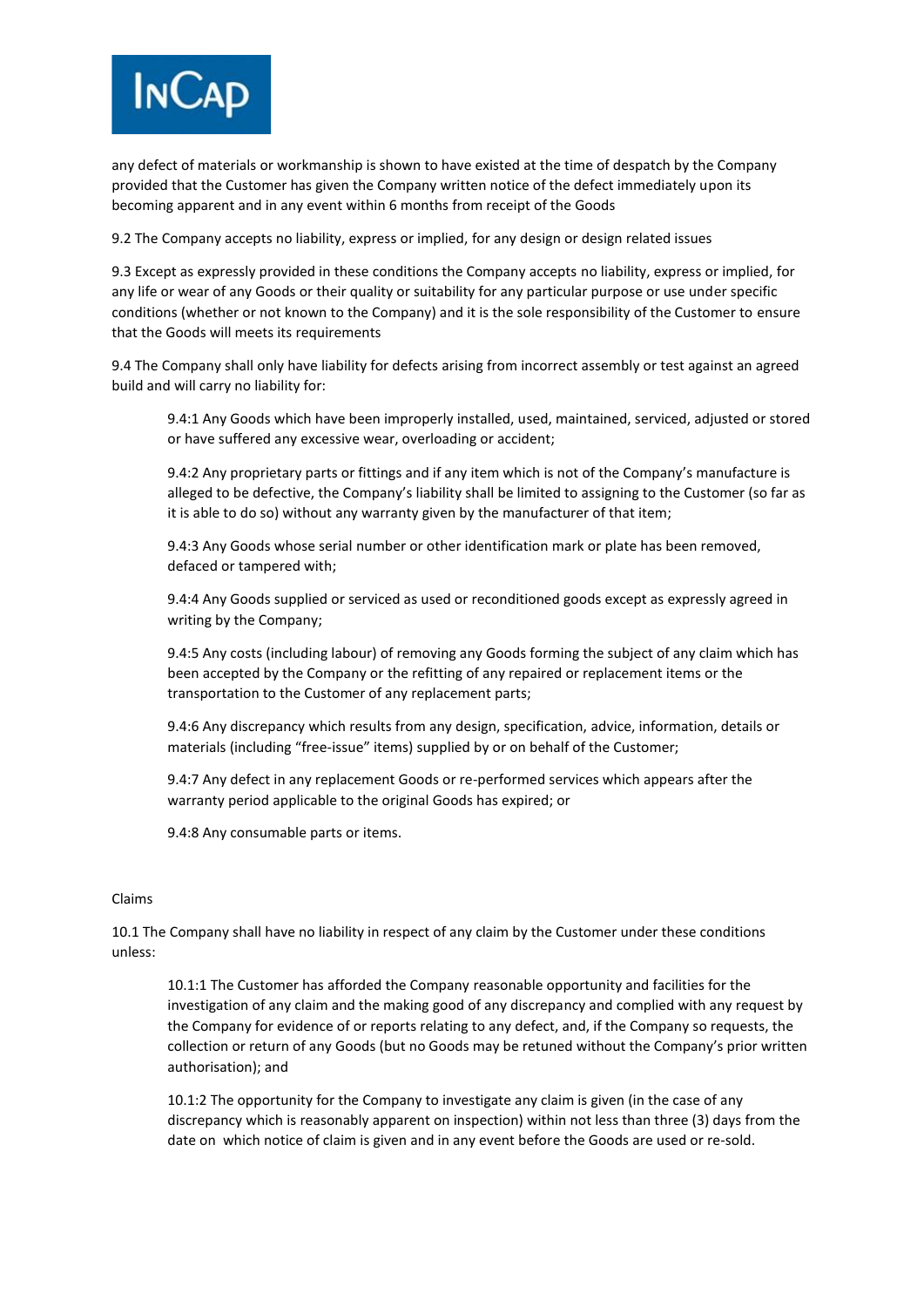

10.2 Where a claim is accepted, any replaced items shall belong to the Company and may be disposed of only in accordance with the Company's instructions

## Extent of Liability

11.1 Except to the extent stated in these conditions or otherwise agreed in writing by it:

11.1:1 The Company shall have no obligation, duty or liability in Contract, tort (including negligence or breach of statutory duty) or otherwise howsoever under or in connection with any Goods other than for death or personal injury resulting from its negligence or for fraud on the part of any of its employees whilst acting in the course of their employment; and

11.1:2 In particular, the Company shall have no liability for any indirect or consequential loss or damage suffered by the Customer under or in connection with any Goods, including but not limited to wasted time or expenditure, loss of profits, production, business revenue, expected savings or goodwill or any claim against the Customer by any person

11.2 The Company's liability in connection with the Goods shall in no circumstances exceed their invoice price

11.3 The Company shall be discharged of all liability to which these conditions apply unless proceedings are begun within twelve (12) months after the customer became aware (or should reasonably have become aware) of the facts giving rise to such liability

## Termination or Suspension

12 If the Customer fails to make any payment when and as due or otherwise defaults in any of its obligations under the Contract or any other agreement with the Company, is unable to pay its debts in the ordinary course of its business, has a receiver, manager, administrator, administrative receiver or trustee in bankruptcy (as the case may be) appointed for all or any part of its undertaking, assets or income, has a resolution passed or a petition presented to any court for its winding up (compulsorily or voluntarily), enters into any composition or arrangement with its creditors (whether formal or informal), has any distraint or execution levied on any of its assets, suffers any action similar to any of the foregoing in any jurisdiction or ceases to trade or the Company bona fide believes that any of the foregoing matters may occur, then, in any such event, the Company shall, without prejudice to any other remedy, be entitled at its discretion, without liability to the Customer, by giving the Customer written notice at any time or times, to suspend its performance of or (whether o not such performance has previously been suspended) terminate such Contract

### Force Majeure

13 The Company shall not be liable for any delay or other failure to perform the whole or any part of the Contract resulting from any cause whatsoever beyond the Company's control existing at the date of the Contact or arising thereafter including but not limited to fire, explosion, breakdown or failure of plant or machinery, lack or failure of transportation facilities, or the supply of labour, materials or power, strike, lockout or labour dispute (whether or not at the Company's works), illness, epidemic, flood, drought, war, civil commotion, or restriction of any authority or governmental agency and the time for performance shall be extended by the period of any such delay

### General